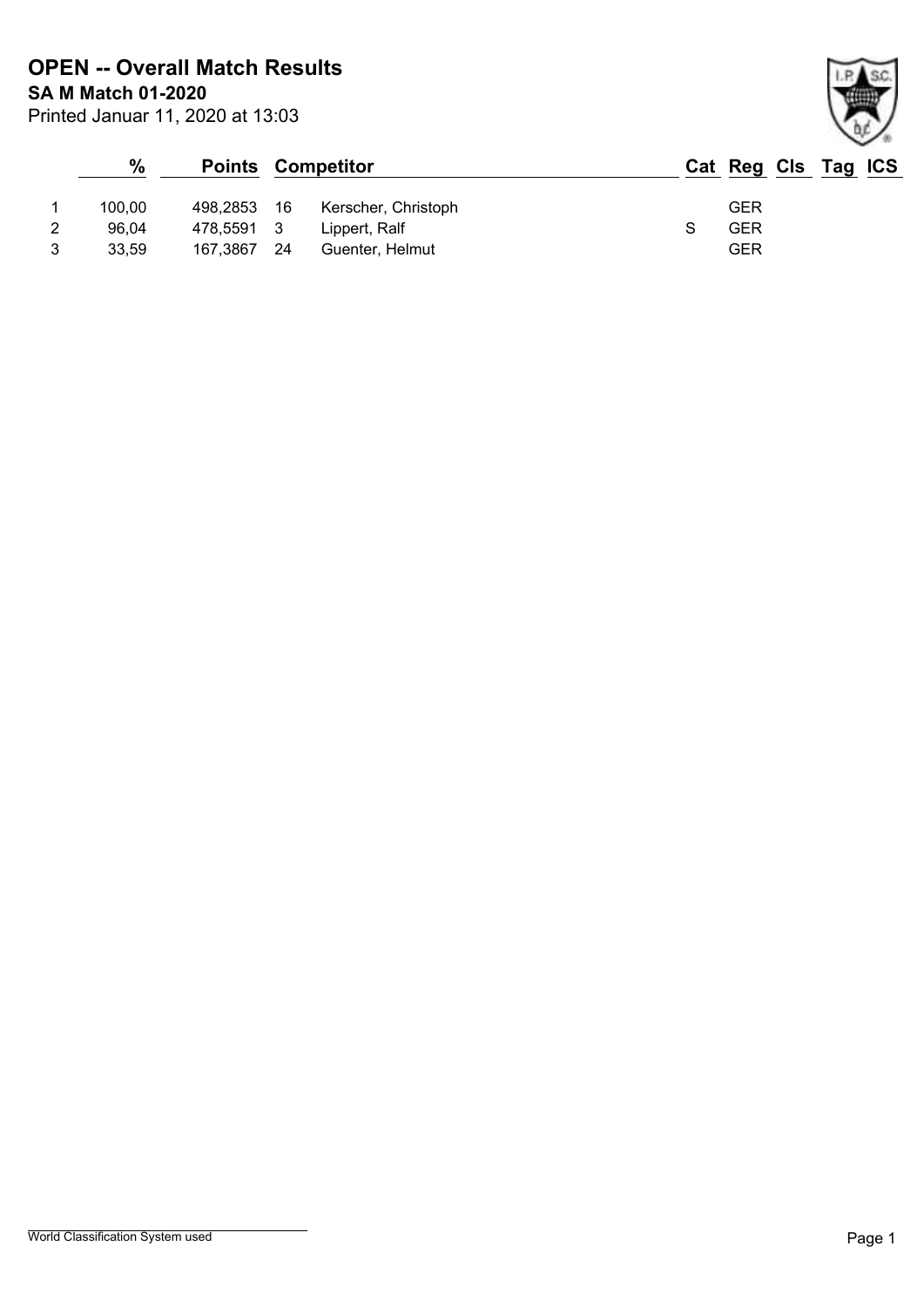**PRODUCTION -- Overall Match Results**

**SA M Match 01-2020**

|    | %      | <b>Points</b> |    | <b>Competitor</b>    |    | Cat Reg Cls Tag ICS |  |  |
|----|--------|---------------|----|----------------------|----|---------------------|--|--|
| 1  | 100,00 | 502,7911      | 1  | Simon, Kai           |    | <b>GER</b>          |  |  |
| 2  | 68,48  | 344,2864      | 10 | Keupp, Sebastian     |    | <b>GER</b>          |  |  |
| 3  | 66,98  | 336,7467      | 7  | Dieter, Meurer       |    | <b>GER</b>          |  |  |
| 4  | 64,33  | 323,4326      | 31 | Haskic, Muamer       |    | <b>GER</b>          |  |  |
| 5  | 61,69  | 310,1677      | 26 | Prestel, Stefan      |    | <b>GER</b>          |  |  |
| 6  | 60,50  | 304,1952      | 8  | Wanninger, Helmut    | S  | <b>GER</b>          |  |  |
| 7  | 60,47  | 304,0339      | 11 | Dietrich, Armin      |    | <b>GER</b>          |  |  |
| 8  | 60,33  | 303,3517      | 2  | Lueb, Marcel         |    | <b>GER</b>          |  |  |
| 9  | 58,45  | 293,8771      | 21 | Preissler, Christoph |    | <b>GER</b>          |  |  |
| 10 | 55,52  | 279,1644      | 15 | Prakesch, Maximilian |    | <b>GER</b>          |  |  |
| 11 | 46,30  | 232,7975      | 19 | Boenisch, Christian  |    | <b>GER</b>          |  |  |
| 12 | 46,10  | 231,7796      | 14 | Beimler, Nathalie    | L  | <b>GER</b>          |  |  |
| 13 | 45,18  | 227,1781      | 4  | Fusseder, Rudolf     | SS | CAN                 |  |  |
| 14 | 41,51  | 208,7031      | 22 | Thorsten, Teras      |    | <b>GER</b>          |  |  |
| 15 | 41,46  | 208,4730      | 28 | Haiser, Uwe          | S  | <b>GER</b>          |  |  |
| 16 | 37,62  | 189,1602      | 25 | Hendel, Erwin        | SS | <b>GER</b>          |  |  |
| 17 | 32,44  | 163,1061      | 13 | Speck, Daniel        |    | <b>GER</b>          |  |  |
| 18 | 27,89  | 140,2460      | 20 | de Diana, Claudio    |    | <b>GER</b>          |  |  |
|    |        |               |    |                      |    |                     |  |  |

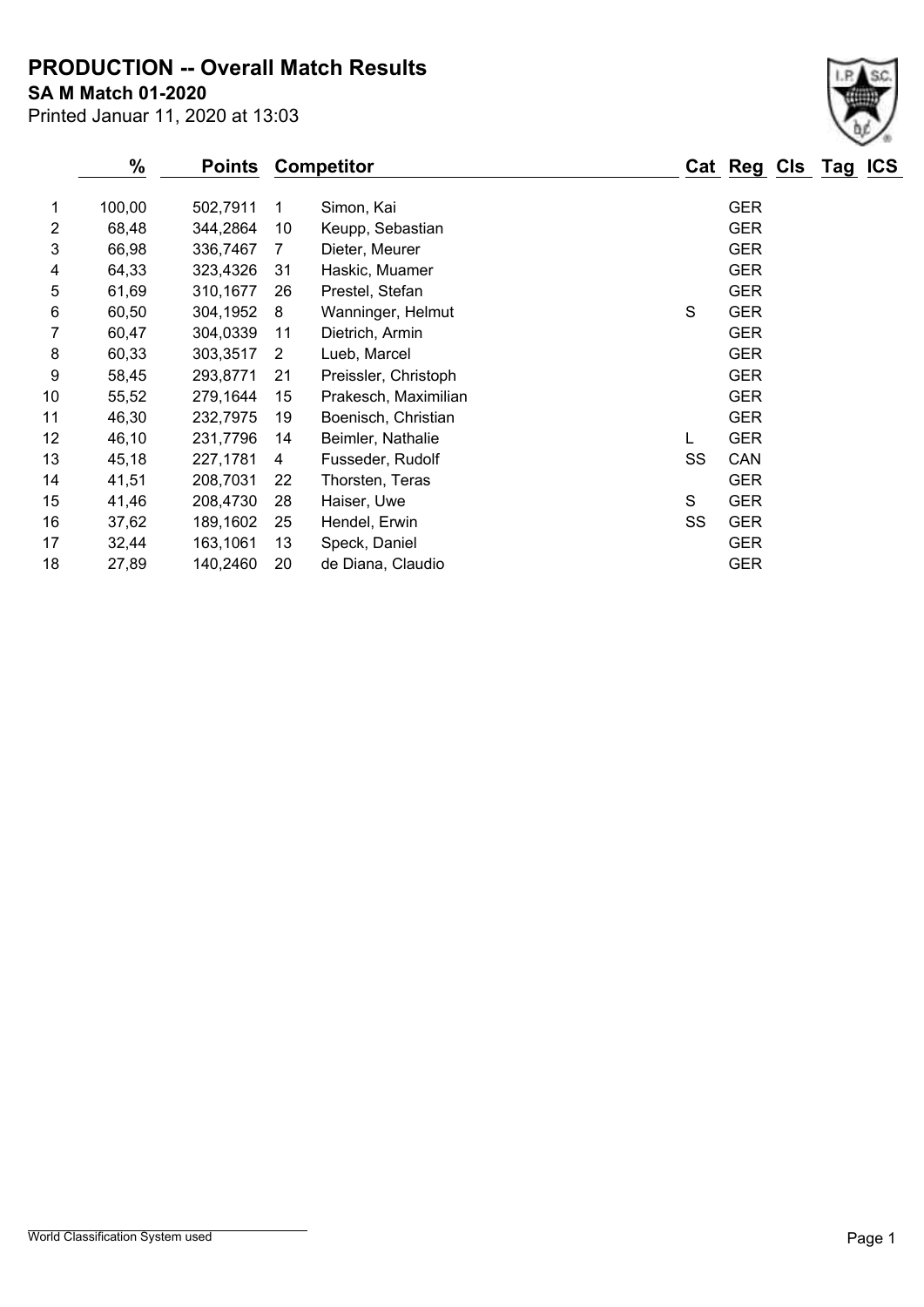**PRODUCTION OPTICS -- Overall Match Results**

**SA M Match 01-2020**

| Printed Januar 11, 2020 at 13:03 |  |  |  |  |
|----------------------------------|--|--|--|--|
|----------------------------------|--|--|--|--|

#### **% Points Competitor Cat Reg Cls Tag ICS** 1 100,00 486,4533 6 Wohn, Hansjörg GER 2 78,90 383,8044 9 Rolf, Reiner S GER 3 70,89 344,8433 30 Su, Oemer GER 4 52,70 256,3778 27 Woeller, Ulrich SS GER 5 39,26 190,9664 17 Engl, Roland CAN

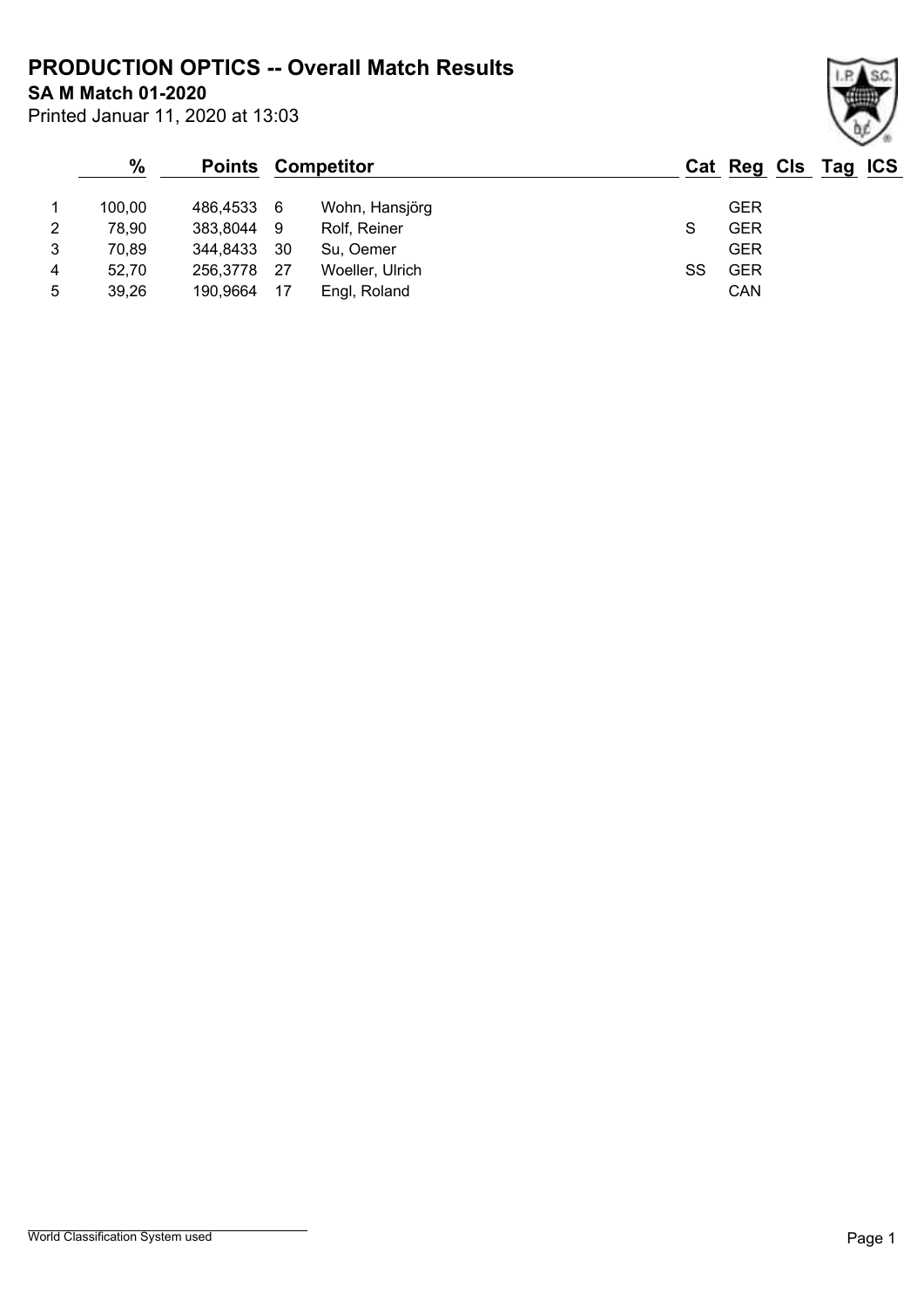**SA M Match 01-2020 REVOLVER -- Overall Match Results**

| Printed Januar 11, 2020 at 13:03 |  |  |
|----------------------------------|--|--|
|                                  |  |  |

| %      |            | <b>Points Competitor</b> | Cat Reg Cls Tag ICS |
|--------|------------|--------------------------|---------------------|
| 100.00 | 505.0000 5 | Kronawitter, Tom         | GER                 |

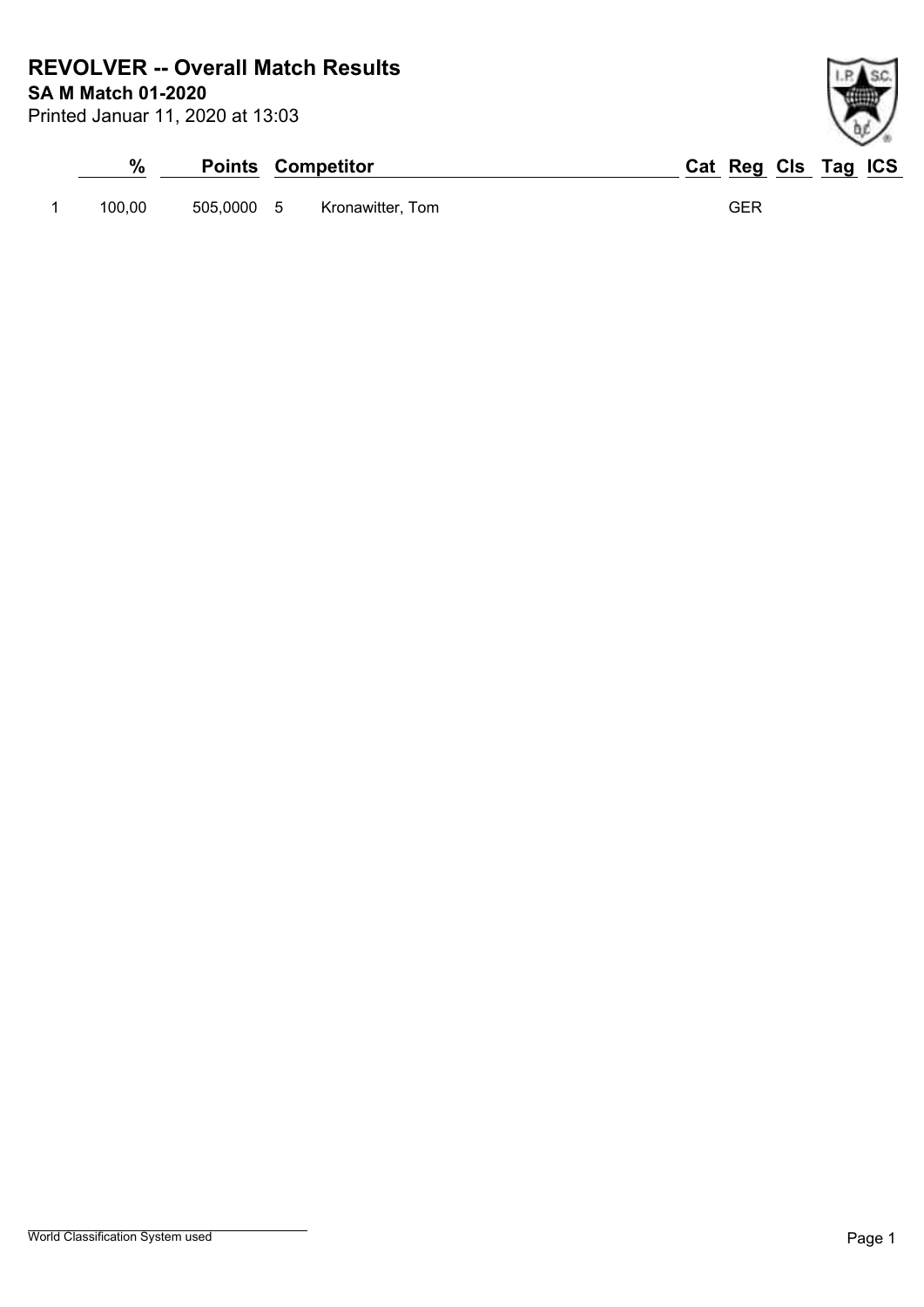**SA M Match 01-2020 STANDARD -- Overall Match Results**

| _                                |  |  |
|----------------------------------|--|--|
| Printed Januar 11, 2020 at 13:03 |  |  |

# **% Points Competitor Cat Reg Cls Tag ICS** 1 100,00 470,9216 18 Strauss, Thomas GER 2 85,01 400,3388 12 Prakesch, Oliver S GER 3 39,84 187,5980 29 Hess, Alfred SS GER